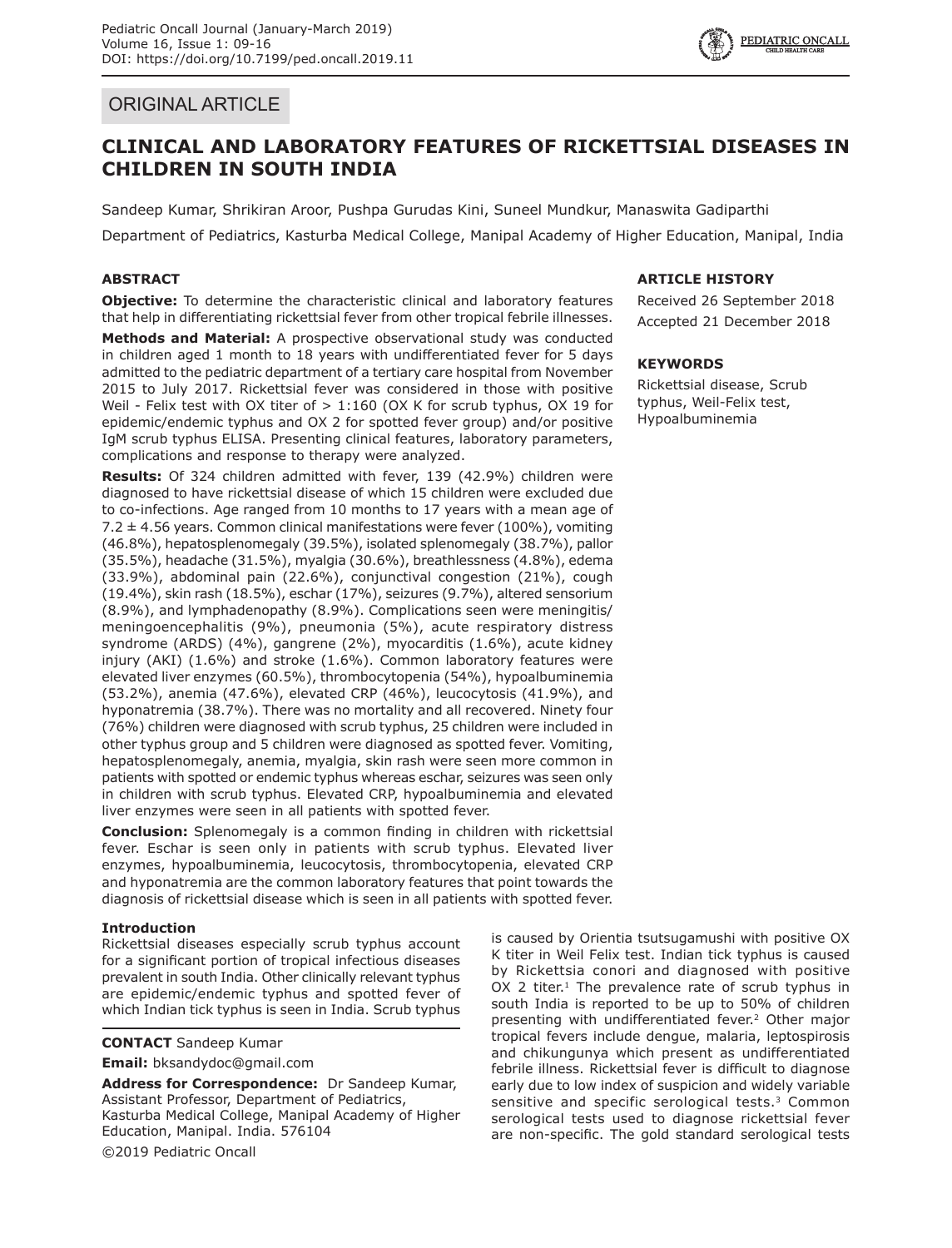like indirect immunofluorescent antibody assay are expensive and not easily available.<sup>3,4</sup> Most of the commonly available serological tests show significant positivity only after the first week of illness. Delay in diagnosis and initiation of appropriate treatment can result in severe complications such as acute respiratory distress syndrome (ARDS), septic shock and multisystem organ failure resulting in mortality.<sup>4</sup> This study is done to determine the characteristic clinical and laboratory features that point towards the early diagnosis of rickettsial diseases. We also studied complications and response to pharmacotherapy in children with rickettsial diseases.

#### **Methods & Materials**

This was a prospective observational study conducted in the pediatric department of a tertiary care hospital from November 2015 to July 2017. The study population included children from 1 month to 18 years of age who presented with fever for  $\geq$  5 days without an identifiable infection. Subjects were considered to have rickettsial fever if they presented with one or more of the following clinical features: rash, edema, hepatosplenomegaly, lymphadenopathy or eschar and positive Weil - Felix test with OX titer of  $\geq 1:160$  (OX K for scrub typhus, OX 19 for other typhus group and OX 2 for spotted fever group) and/or positive IgM ELISA for scrub typhus.1,4 Children with co-infections were excluded from the study. Ethical approval was obtained from the Institutional Ethics Committee.

Base line demographic data including exposure to animals, tick bite or exposure to mites or chiggers was obtained. Investigations such as complete blood count, C-reactive protein (CRP), liver function tests, renal function tests, chest x ray, cerebrospinal fluid (CSF) examination, serum electrolytes, blood culture were performed as indicated. Serological tests to rule out other tropical febrile illnesses such as malaria, dengue, leptospirosis, enteric fever and chikungunya were also done. Serum creatine phosphokinase (CPK) levels, electrocardiography (ECG) and echocardiography were performed in children with congestive cardiac failure to rule out myocarditis. Weil Felix test was done as per manufacturer's instructions. (OX 19, OX-2 and OX-K strains, plasma tee laboratories, Brid Fort, UK) serum dilutions from 1:20 to 1:320 were tested. OX 2, OX K or OX 19 titers of 1:160 or more were considered as significant. IgM Elisa for scrub typhus was also done in all patients using a commercial kit (In Bios international, Inc., Seattle, WA, USA). The clinical presentation, complications, treatment outcome were analysed in children with rickettsial disease.

Hypotension was defined as a systolic blood pressure below the 5th percentile for the corresponding age, sex and height. Thrombocytopenia was defined as platelet count of less than 150,000/cumm. Mild thrombocytopenia was considered with platelet count of 100,000/cumm, moderate thrombocytopenia if platelet count was between 50,000 to 100,000/cumm and severe thrombocytopenia if platelet count was <50,000/ cumm. Leucopenia was defined as the total leucocyte count (TLC) of <4000/cumm, while leukocytosis was defined as TLC of  $>11,000/c$ umm.<sup>4</sup> Acute respiratory distress syndrome (ARDS) was defined as acute onset respiratory distress with severe hypoxemia and diffuse

bilateral pulmonary infiltrates on chest x ray consistent with pulmonary edema.<sup>5</sup> Hepatitis was diagnosed when liver transaminases were >40 U/L.<sup>6</sup> Myocarditis was diagnosed when the following conditions were observed: (i) Clinical findings consistent with left ventricular dysfunction (ii) Echocardiography – presence of global left ventricular wall motion abnormality (iii) elevated CPK-MB levels (>6.3 ng/ml) in the blood, with or without electrocardiogram (ECG) abnormalities.<sup>6,7</sup> Acute kidney injury (AKI) was diagnosed according to the Acute Kidney Injury Network (AKIN) definition and classification where elevated serum creatinine was defined as rise by ≥0.3 mg/dL from baseline within 48 hours or rise in serum creatinine to ≥1.5 times baseline within the prior seven days.<sup>8</sup> Hyponatremia was defined as serum sodium level less than 135 mmol/L and severe when sodium level < 125 mmol/L. CRP level of >40 mg/L was considered significant as few studies have shown CRP level of >40 mg/L was a better predictor of bacterial infection in children.9 Serum albumin <2.5 gm/dl was considered as hypoalbuminemia.10 Data were analysed using SPSS version 21. Descriptive data was expressed as percentage, median and interquartile range

### **Results**

Out of 324 children admitted with undifferentiated fever, rickettsial disease was diagnosed in 139 (42.9%) children of whom 15 were excluded as they were simultaneously positive for other tropical febrile illnesses. Finally, 124 (38.3%) children with rickettsial disease were recruited into the study as depicted in figure 1. Remaining 185 children were diagnosed to have tropical febrile illnesses other than rickettsial disease. The age of subjects ranged from 10 months to 17 years with a mean age of 7.2  $\pm$  4.56 years of which 82 (66.2%) children were in the age group of 6-15 years. Boys were more affected with a male: female ratio of 1.9:1. A seasonal trend was observed where maximum cases were reported between July and December indicating disease preponderance during rainy season and cooler months of the year (figure 2). History of exposure to reservoir animals was noted in 59 (47.6%) children [cattle 46 (37%), rodent 8 (6.5%), dog 5 (4%)]. History of insect bite (chigger/ ticks/mite) was present in only 13 (10.5%) patients. Other environmental risk factors that were present included living in rural area close to the forest, playing near bushes and paddy fields in 42 (34%) children.

Fever was the presenting symptom in all children and 90 (72.6%) children presented with fever of >7days duration. Common symptoms and signs at presentation are described table 1. Complications are described in table 2. Common laboratory parameters are shown in table 3. Mean hemoglobin was 9.8±1.68 g/dl, mean leucocyte count was 8.16±1.17 x 109/L and mean platelet count was  $117.4 \pm 107.4 \times 109/L$ . CSF analysis showed pleocytosis in 8 out of 11 children with suspected meningitis. CSF protein and sugar were normal in all 11 children. Positive Weil Felix test result was obtained in 101 (81.4%) of children. OX-K positivity was most common (71 out of 101; 70%) followed by OX-19 (20%) and OX-2 (5%). Five children were simultaneously positive for both OX-19 and OX-2 (5%). Simultaneous positivity for other OX titers was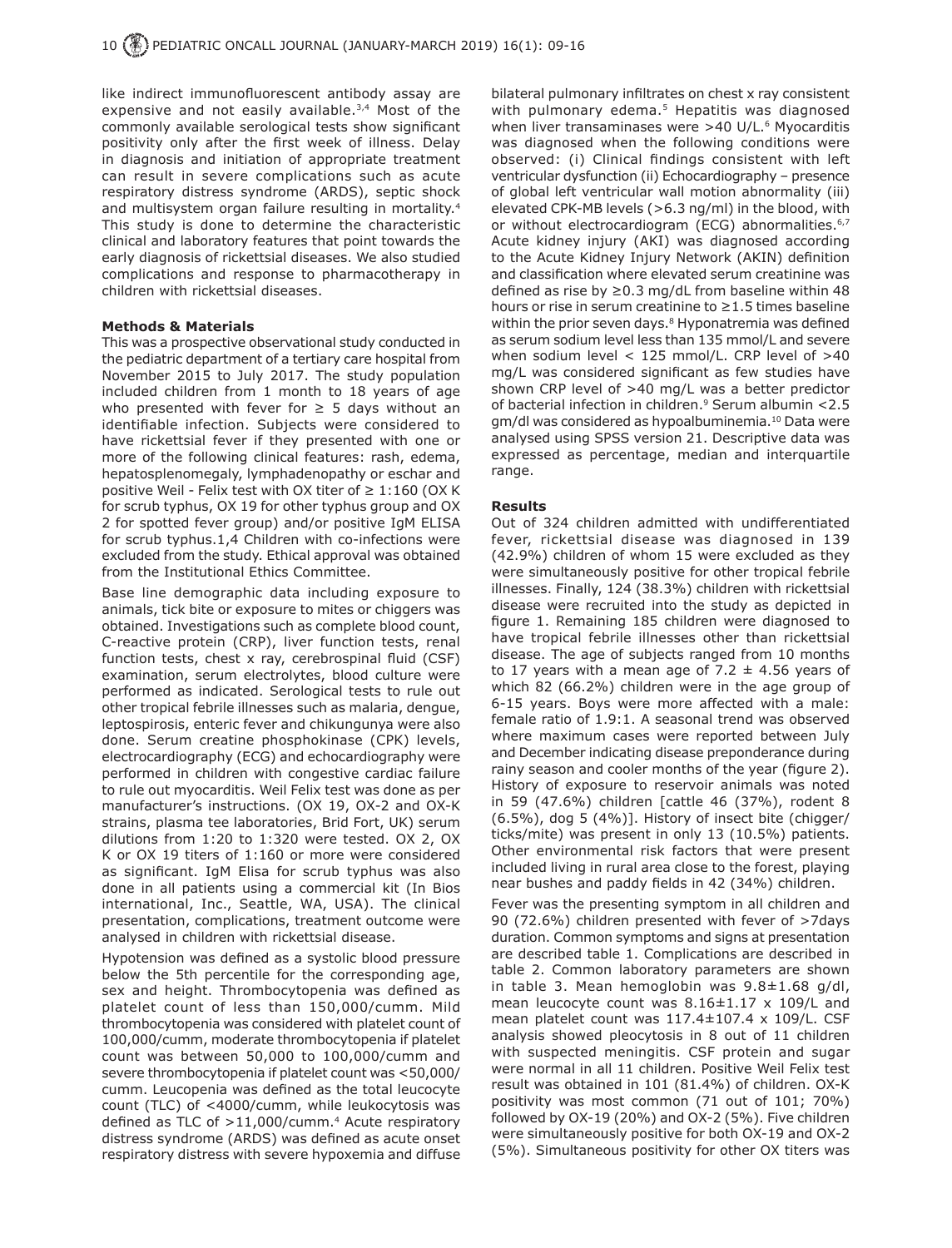not found in those who were positive for OX-K. No child in the study group had positivity for all 3 titers. IgM scrub typhus ELISA was positive in 76 out of 124 cases (61.3%).

Total number of children diagnosed as scrub typhus were 94 (76%) of which 53 children were positive for both OX K titer and IgM scrub typhus, 18 children were positive only for OX-K titer while 23 children were positive only for IgM scrub typhus. Twenty-five children were included in other typhus group who had positive OX 19 titer with or without OX 2 positive (20 children with isolated OX 19 positivity and 5 children with simultaneous positivity for both OX 19 and OX 2). Spotted fever group included 5 children had positive only for OX 2 titer. Individual clinical and laboratory features of scrub typhus, spotted fever and other typhus are depicted in table 4. Vomiting, hepatosplenomegaly, anemia, myalgia, skin rash were seen more common in patients with spotted or endemic typhus whereas eschar, seizures was seen only in children with scrub typhus. Elevated CRP, hypoalbuminemia and elevated liver enzymes were seen in all patients with spotted fever (table 4).

Doxycycline was used to treat 114 (92%) children. Oral azithromycin was used in 5 of the children as liver enzymes were elevated and they were less than 2 years. Three children with scrub meningoencephalitis received intravenous chloramphenicol. No anti-rickettsial agent was used in the remaining 2 children as they clinically recovered before the serology report was available. Among those children treated with doxycycline, 97.7% of them showed improvement within 48 hours of starting doxycycline. Those children treated with azithromycin also became afebrile within 48 hours of initiating therapy. Duration of defervescence ranged from 18 hours to 72 hours. No patient died and all recovered.





**Figure 2.** Line diagram demonstrating seasonal trend in case distribution

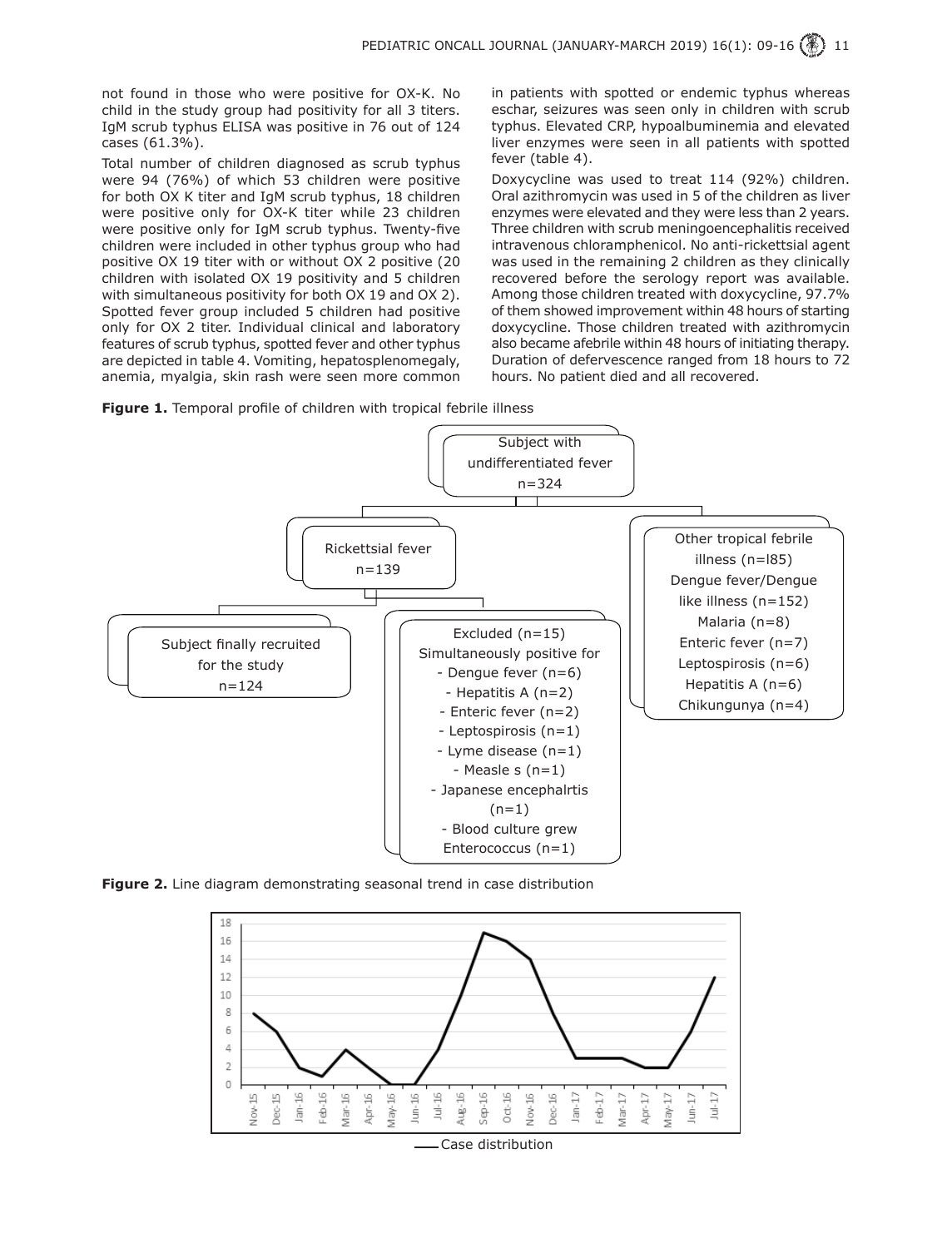# 12 PEDIATRIC ONCALL JOURNAL (JANUARY-MARCH 2019) 16(1): 09-16

| Symptoms              | Total no. of patients<br>$(n=124)$ (%) | Signs                          | Total no. of patients<br>$(n=124)$ (%) |
|-----------------------|----------------------------------------|--------------------------------|----------------------------------------|
| Fever                 | 124 (100)                              | Hepatosplenomegaly             | 49 (39.5)                              |
| Vomiting              | 58 (46.8)                              | Isolated splenomegaly          | 48 (38.7)                              |
| Headache              | 39 (31.5)                              | Pallor                         | 44 (35.5)                              |
| Myalgia               | 38 (30.6)                              | Edema                          | 42 (33.9)                              |
| Pain abdomen          | 28 (22.6)                              | Conjunctival congestion        | 26(21)                                 |
| Cough                 | 24 (19.4)                              | Rash                           | 23(18.5)                               |
| <b>Seizures</b>       | 12(9.7)                                | Eschar                         | 21(17)                                 |
| Altered sensorium     | 11(8.9)                                | Isolated hepatomegaly          | 19(15.3)                               |
| <b>Breathlessness</b> | 6(4.8)                                 | Tachypnea                      | 12(9.7)                                |
| Polyarthralgia        | 3(2.4)                                 | Lymphadenopathy                | 11(8.9)                                |
|                       |                                        | Hypotension                    | 5(4)                                   |
|                       |                                        | Meningeal signs                | 5(4)                                   |
|                       |                                        | Gangrene involving extremities | 3(2.4)                                 |

| <b>Table 1.</b> Clinical Features of rickettsial fever at admission |  |  |  |  |
|---------------------------------------------------------------------|--|--|--|--|
|---------------------------------------------------------------------|--|--|--|--|

**Table 2.** Complications of rickettsial diseases

| Complication                        | $n = 124$ (%) |
|-------------------------------------|---------------|
| Meningitis/Meningoencephalitis      | 11(8.9)       |
| Pneumonia                           | 6(4.8)        |
| Acute Respiratory Distress Syndrome | 5(4)          |
| Myocarditis                         | 2(1.6)        |
| Hepatitis                           | 75 (60.5)     |
| Acute Kidney Injury                 | 2(1.6)        |
| Peripheral Gangrene                 | 3(2.4)        |
| Stroke                              | 2(1.6)        |

### **Table 3.** Laboratory parameters of children with rickettsial disease

| Laboratory Parameter                                                                                      | $n = 124$ (%)                            |
|-----------------------------------------------------------------------------------------------------------|------------------------------------------|
| Anemia                                                                                                    | 59 (47.6)                                |
| White cell count (WBC)<br>Leucopenia<br>Normal WBC count<br>Leucocytosis                                  | 8(6.5)<br>64 (51.6)<br>52 (41.9)         |
| Platelet count<br>Normal<br>Mild thrombocytopenia<br>Moderate thrombocytopenia<br>Severe thrombocytopenia | 57 (46)<br>26(21)<br>9(7.2)<br>32 (25.8) |
| CRP(>40 mg/L)                                                                                             | 57 (46)                                  |
| Hyponatremia                                                                                              | 48 (38.7)                                |
| Hypoalbuminemia                                                                                           | 66 (53.2)                                |
| Elevated liver enzymes                                                                                    | 75 (60.5)                                |
| <b>Elevated CPK</b>                                                                                       | 25(20)                                   |
| Elevated creatinine                                                                                       | 2(1.6)                                   |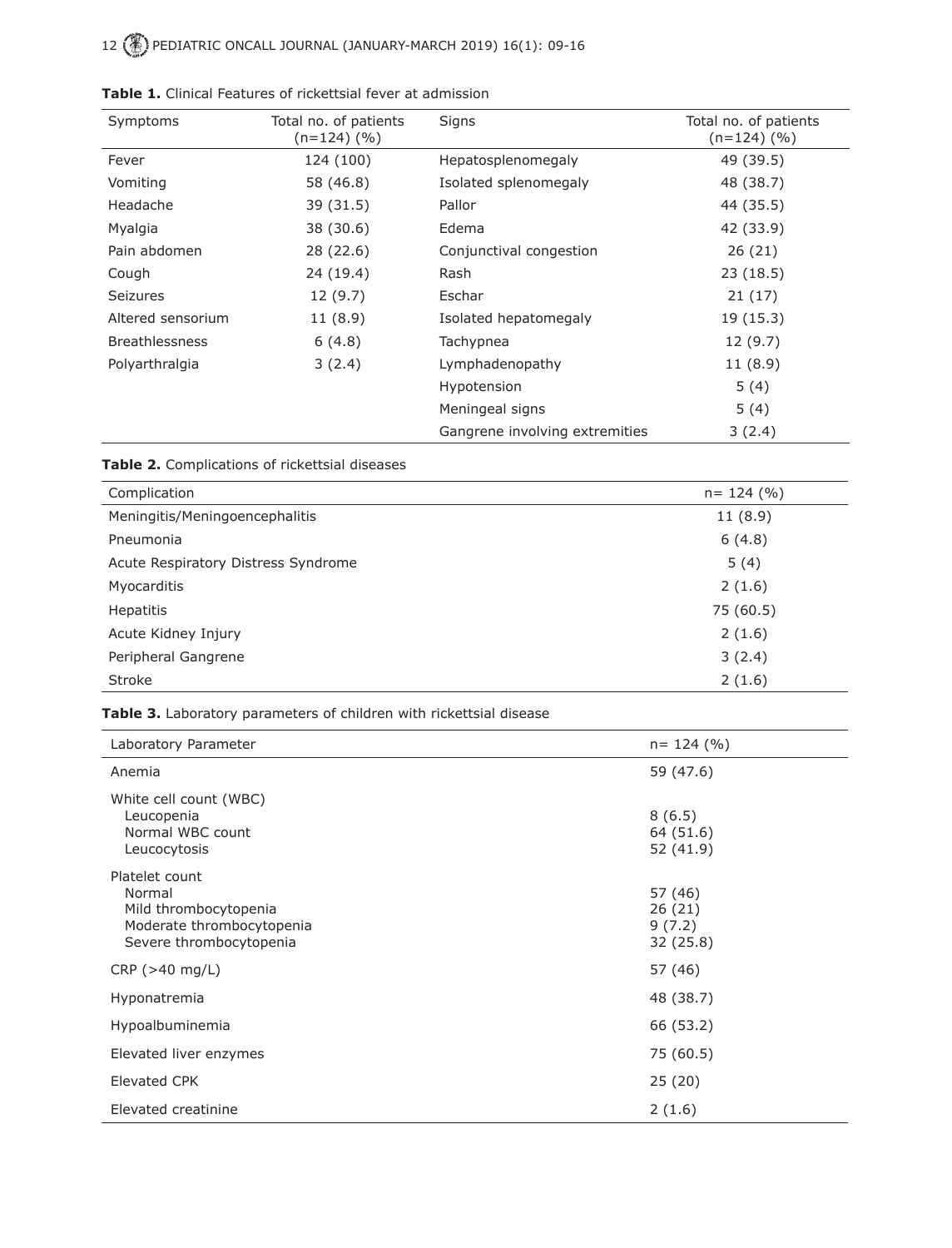| Clinical features       | Scrub typhus group | Other typhus group | Spotted fever group | P value        |
|-------------------------|--------------------|--------------------|---------------------|----------------|
|                         | $(n=94)$ $(\% )$   | $(n=25)$ $(%$ )    | $(n=5)$ $(\% )$     |                |
| Fever                   | 94 (100)           | 25 (100)           | 5(100)              | $\overline{a}$ |
| Vomiting                | 34 (36.2)          | 20(80)             | 4(80)               | 0.00015        |
| Hepatosplenomegaly      | 28 (29.7)          | 16 (64)            | 5(100)              | 0.00118        |
| Isolated splenomegaly   | 36 (38.3)          | 10(40)             | 2(40)               |                |
| Pallor                  | 26 (27.6)          | 15 (60)            | 3(60)               | 0.0055         |
| Edema                   | 34 (36.2)          | 6(24)              | 2(40)               | 0.498          |
| Myalgia                 | 14 (14.9)          | 20(80)             | 4(80)               | < 0.0001       |
| Conjunctival congestion | 20(21.3)           | 5(20)              | 1(20)               | 0.988          |
| Skin rash               | 8(8.5)             | 12 (48)            | 3(60)               | < 0.0001       |
| Eschar                  | 20(21.3)           | 1(4)               | 0                   | 0.132          |
| Seizures                | 12 (12.8)          | 0(0)               | $\Omega$            |                |
| Lymphadenopathy         | 2(2.1)             | 8(32)              | 1(20)               | 0.00012        |
| <b>Breathlessness</b>   | 6(6.4)             | 0                  | 0                   |                |
| Meningeal signs         | 5(5.3)             | 0                  | 0                   |                |
| Gangrene                | 3(3.2)             | 0                  | 0                   |                |
| Polyarthralgia          | 3(3.2)             | $\mathbf 0$        | $\mathbf 0$         |                |
| Laboratory parameter    |                    |                    |                     |                |
| Anemia                  | 37 (39.4)          | 18 (72)            | 4(80)               | 0.0049         |
| Leucocytosis            | 42 (44.7)          | 7(28)              | 3(60)               | 0.228          |
| Thrombocytopenia        | 46 (48.9)          | 18 (72)            | 3(60)               | 0.116          |
| CRP(>40 mg/L)           | 48 (51.1)          | 4(16)              | 5(100)              | 0.002          |
| Hyponatremia            | 40 (42.6)          | 6(24)              | 2(40)               | 0.238          |
| Hypoalbuminemia         | 51 (54.3)          | 10(40)             | 5(100)              | 0.202          |
| Elevated liver enzymes  | 52 (55.3)          | 18 (72)            | 5(100)              | 0.204          |
| <b>Elevated CPK</b>     | 5(5.3)             | 16 (64)            | 4(80)               | < 0.0001       |
| Elevated creatinine     | 2(2.1)             | 0                  | 0                   |                |

**Table 4.** Clinical and laboratory features of different types of rickettsial fever

### **Discussion**

Rickettsial infections are emerging tropical infectious diseases caused by obligate intracellular pleomorphic gram negative cocco-bacilli.<sup>11</sup> Infection is acquired by transmission through arthropod vectors or by direct exposure to the reservoir animal. Common arthropod vectors that transmit the disease to humans include ticks, fleas, mites, and lice. Reservoir host animals harboring rickettsial organisms are rodents, dogs, cattle and mice.12 Spotted fever was first reported in India at Himalayan foot hills by Megaw in 1917.<sup>13</sup> Deaths due to scrub typhus were observed during World War II era.<sup>13,14</sup> Several reports of outbreak of rickettsial diseases are described in India.15 It is increasingly realized that rickettsial diseases are under-diagnosed in India and they significantly contribute to mortality and morbidity of tropical febrile illness. Rickettsial diseases most common being scrub typhus is increasingly reported in last 2 decades from all over India including Karnataka, Maharashtra, Tamil Nadu, Kerala, Himachal Pradesh, Delhi Haryana and North eastern states.13,15,16,17,18,19,20 Most of the outbreaks are reported between June to December suggesting predilection for cooler

months of the year as seen in our study.<sup>16,17,18,19,20</sup> Rickettsial organisms predominantly infect the vascular endothelium and reticuloendothelial cells. Vasculitis is the basic mechanism for the pathophysiology of rickettsial illness including skin rash, edema, tissue hypoxia, formation of microthrombi and end organ damage. These organisms induce various subsets of chemokine genes in infected cells, some in response to transcription factor activator protein 1 which is mainly responsible for microvascular injury.21

Rickettsial diseases account for significant cases of tropical febrile illnesses. Most of the cases initially present with fever and non-specific signs and symptoms such as vomiting, myalgia, headache and conjunctival congestion making the diagnosis difficult.<sup>4,19</sup> The common differential diagnosis for rickettsial fever includes viral hemorrhagic fever especially dengue fever.<sup>22</sup> Most of children diagnosed with rickettsial fever in the present study were referred to the treating physician as dengue like illness.

The skin rash in rickettsial fever is typically described as maculopapular or petechial blotchy rash usually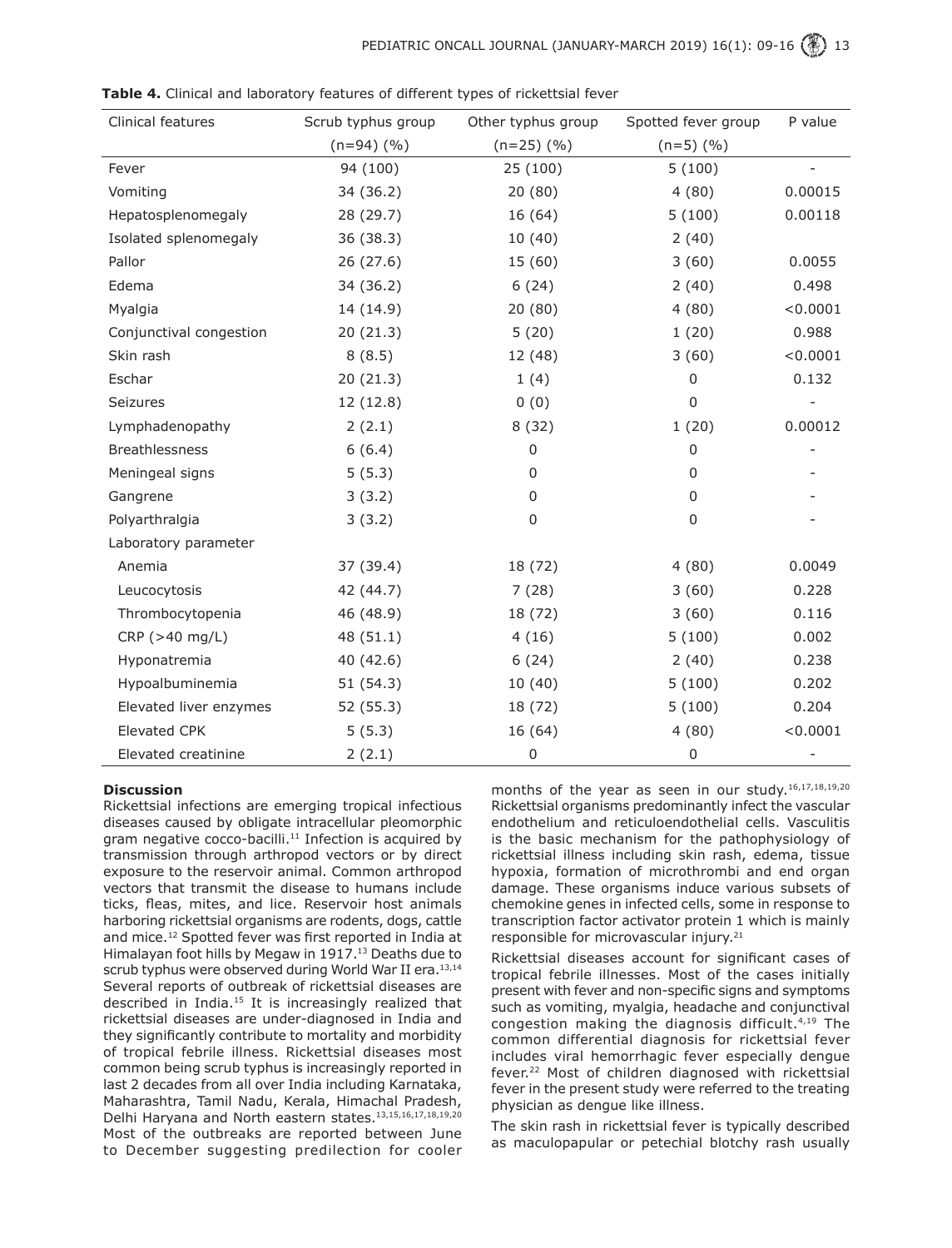involving the palms and soles. Rash was observed in 18.5% of our cases while the occurrence of rash in various studies ranges from 15-91% of cases.<sup>22,23,24,25</sup> Eschar when present is a valuable sign for the diagnosis of rickettsial fever especially scrub typhus. In the present study, eschar was observed in only 17% of the cases but they were all patients with scrub typhus. Similarly, other Indian studies have reported higher occurrence of eschar in scrub typhus.<sup>26,27</sup> Polyarthralgia involving large joints was noticed in 3 cases with no evidence of arthritis. Polyarthritis is reported by Sharma et al as an unusual manifestation of scrub typhus.<sup>28</sup> We found combined hepato-splenomegaly in majority of cases (39.5%) while isolated hepatomegaly and splenomegaly were present in 15% and 39% of children respectively. Thus splenomegaly is a common finding in children with rickettsial illness in contrast to dengue fever where hepatomegaly is a common finding. Similar finding is reported in a scrub typhus study conducted in north India.<sup>29</sup> In our study, vomiting, hepatosplenomegaly, anemia, myalgia, skin rash, lymphadenopathy, elevated CRP and CPK were seen in patients in spotted fever as compared to scrub typhus. Clinical evidence of fluid accumulation in the form of edema was observed in 34% of cases indicating dengue fever as the main differential diagnosis.

Most of the complications of rickettsial fever are usually seen during the second week of illness. Common complications described in the literature include severe thrombocytopenia with bleeding diathesis, meningoencephalitis, pneumonia, ARDS, DIC (disseminated intravascular coagulation), AKI, myocarditis and purpura fulminans. Platelet count of  $<$ 50,000/mm<sup>3</sup> was found in 26% of our cases. Except for anicteric hepatitis found in 60% of children, other common complications observed were meningitis, ARDS, pneumonia, AKI and gangrene of the extremities. In contrast to the present study higher incidence of myocarditis (14-34%) was observed in few Indian studies.<sup>6,25</sup> Similarly the incidence of AKI was only 2% in this study, while other studies have reported an incidence ranging from 12-23% of the subiects.<sup>20,30,31,32</sup> It was interesting to note that 2 of the subjects presented with acute stroke in the absence of meningitis. Both cases recovered with no residual neurological deficits. Rickettsial disease presenting with cerebrovascular accident is a rare phenomenon and is attributed to cerebral vasculitis.<sup>33</sup>

Laboratory parameters that are characteristically observed in children with rickettsial fever include anemia, leucocytosis, thrombocytopenia and elevated CRP.22 Anemia was found in 47.6% of subjects while leucocytosis was observed in 42% of children. Thus anemia and leucocytosis are commonly seen in rickettsial fever in contrast to dengue fever where hemoconcentration and leukopenia are common. Elevated CRP was found in 46% of cases and in all patients with spotted fever. Raised CRP was observed in 100% of patients in a study done in Taiwan.<sup>34</sup> Deranged liver function tests were the commonest biochemical abnormality observed in 60.5% of cases. We found hypoalbuminemia in a significant number of subjects (53.2%) with rickettsial fever. Hypoalbuminemia in a known finding in scrub typhus and is significantly associated with increased number of complications and mortality as reported in a study conducted in Republic of Korea. Endothelial damage with subsequent increased vascular permeability and extravascular protein loss is the basis of hypoalbuminemia. $35$  Hyponatremia is also a common finding in children with rickettsial disease.<sup>36</sup> We found hyponatremia in 38.7% of children with rickettsial fever.

Serological evidence is the mainstay for the diagnosis of rickettsial infections. The various serological tests available include Weil Felix Test, Enzyme Linked Immuno Sorbent Assay (ELISA), Indirect Haemagglutination Test (IHA) and Indirect Immunofluorescence Antibody Test (IFA). Weil-Felix test is a heterophile agglutination test widely available for the diagnosis of rickettsial diseases even in limited resource settings.<sup>37</sup> The gold standard serological test for the diagnosis is Indirect Immunofluorescence Antibody (IFA) test. Disadvantages of IFA are it is expensive and requires a fluorescence microscope which is not easily available in all centres. In view of the disadvantages of both IFA and Weil-Felix tests, an alternate serological test, ELISA is the most cost effective method. According to a study conducted at Himachal Pradesh, it was found that in relation to IgM ELISA, Weil-Felix test has a sensitivity and specificity of 72.5% and 91.4% respectively at a titre of 160.38 Another study done by Prakash et al, the sensitivity and specificity was 43% and 98% respectively for titres of 80 or more while the sensitivity of IgM ELISA was found to be 86.5%.<sup>39</sup> Both these studies demonstrated higher specificity of Weil-Felix test with increasing titres. In the present study a higher titre i.e. > 160 was taken as the diagnostic titre.

Rickettsial diseases respond promptly to pharmacotherapy. Similar to other studies there was a dramatic response to doxycycline in the present study. Doxycycline is the drug of choice for treating rickettsial infections. Though there is controversy regarding its use in children <8 years of age, when used in appropriate dose of 2.2 mg/kg/dose twice daily for appropriate duration, adverse effects such as teeth staining, enamel hypoplasia and hepatotoxicity is relatively rare and are uncommon in children  $>2$  years of age.<sup>40</sup> Hence we preferred oral azithromycin in age group < 2 years. Azithromycin and chloramphenicol are the other widely used anti rickettsial agents in children. Chloramphenicol was used in children with meningitis as it penetrates blood-brain barrier efficiently. All children responded to pharmacotherapy along with supportive care and no mortality was observed in this study.

### **Conclusion**

Fever for a duration of 5 days or more in a child hailing from an endemic area for rickettsial fever and history of exposure to reservoir animals may give a possible clue in suspecting rickettsial fever by history. The presence of maculopapular blotchy rash involving palms and soles, edema and hepatosplenomegaly are the characteristic features in clinical examination. Splenomegaly is a common finding in rickettsial fever in contrast to dengue fever. Eschar though present in only 17% of cases, is still a valuable clue to the diagnosis of scrub typhus. Characteristic laboratory features of rickettsial disease are anemia, leucocytosis, thrombocytopenia, elevated CRP, elevated liver enzymes, hypoalbuminemia and hyponatremia.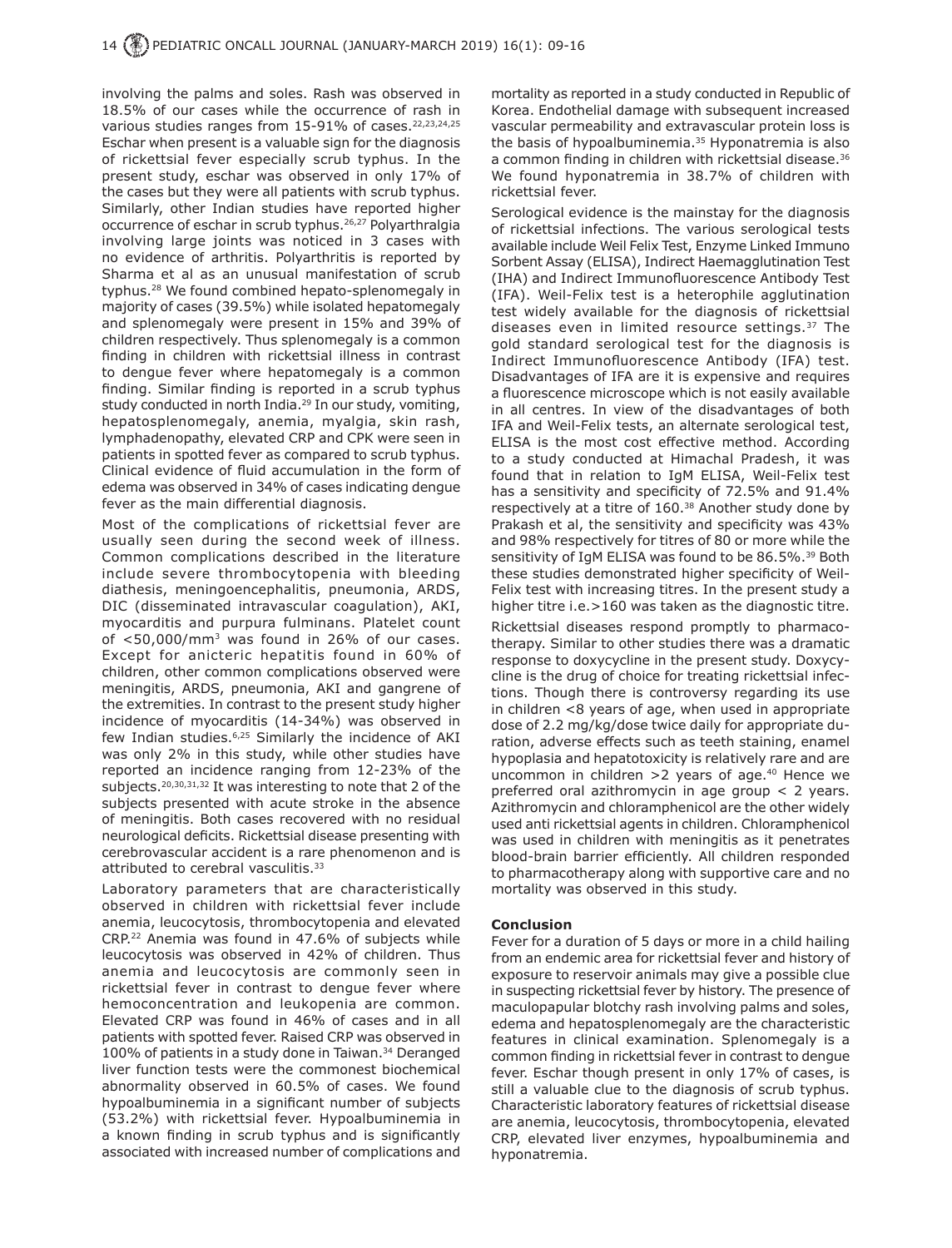## **Compliance with Ethical Standards**

**Funding:** None

### **Conflict of Interest:** None

### **References :**

- 1. Rathi N. Rickettsial Diseases in India- A long way ahead. Pediatr Infect Dis. 2015; 7: 61-3.
- 2. Issac R, Varghese GM, Mathai E, J M, Joseph I. Scrub Typhus: Prevalence and diagnostic issues in rural Southern India. Clin Infect Dis 2004; 39: 1395-6.
- 3. Bithu R, Kanodia V, Maheshwari RK. Possibility of scrub typhus in FUO cases: An experience from Rajasthan. Indian J Med Microbiol. 2014; 32:387- 90.
- 4. Narvencar KPS, Rodrigues S, Nevrekar RP, Dias L, Dias A, Vaz M, et al. Scrub typhus in patients reporting with acute febrile illness at a tertiary health care institution in Goa. Indian J Med Res. 2012; 136:1020-4.
- 5. Kumar M, Krishnamurthy S. Scrub typhus in children at a tertiary hospital in southern India: clinical profile and complications. J Infect Public Health. 2012; 5:82–8.
- 6. Quasney MW, López-Fernández YM, Santschi M et al. The outcomes of children with pediatric acute respiratory distress syndrome: proceedings from the Pediatric Acute Lung Injury Consensus Conference. Pediatr Crit Care Med. 2015 Jun; 16 (5 Suppl 1):S118-31.
- 7. Huang CT, Chi H, Lee HC, Chiu NC, Huang FY. Scrub typhus in children in a teaching hospital in eastern Taiwan, 2000—2005. Southeast Asian J Trop Med Public Health 2009; 40:789—94.
- 8. Mehta RL, Kellum JA, Shah SV, Molitoris BA, Ronco C, Warnock DG, Levin A. Acute kidney injury network. Acute kidney injury network: report of an initiative to improve outcomes in acute kidney injury. Crit Care 2007;11: R31.
- 9. Putto A, Ruuskanen O, Meurman O, et al. C reactive protein in the evaluation of febrile illness. Arch Dis Child. 1986; 61:24-9.
- 10. Kumar S, Aroor S, Kini GP, Mundkur S, Moideen A. Hypoalbuminemia as a marker of adverse outcome in children admitted to pediatric intensive care unit. Indian J Child Health. 2018;5(1): 6-10.
- 11. Brooks GF, Carroll KC, Butel JS, Morse SA, Mietzner TA. Jawetz et al. Adelberg's Medical Microbiology. China: McGraw-Hill Medical; 2007. p. 349-58.
- 12. Rathi N, Rathi A. Rickettsial infections: Indian perspective. Indian pediatr 2010; 47:157-64.
- 13. Padbidri VS, Gupta NP. Rickettsiosis in India: A review. J Indian Med Assoc 1978; 71:104-7.
- 14. Philip CB. Tsutsugamushi disease in World War II. J Parasitol 1948; 34: 169–191.
- 15. Dasari V, Kaur P, Murhekar MV. Rickettsial disease outbreaks in India: A review. Ann Trop Med Public Health 2014; 7:249-54.
- 16. Kumar K, Saxena VK, Thomas TG, Lal S. Outbreak investigation of scrub Typhus in Himachal Pradesh (India). J Commun Dis 2004; 36:277-83.
- 17. Sundhindra BK, Vijaykumar S, Kutti AK. Rickettsial spotted fevers in Kerala. Natl Med J India. 2004; 17:51-2.
- 18. Shah V, Vaidya V, Bang V, Shah I. Spotted fever in a child in Mumbai, India. J Vector Borne Dis. 2009; 4:310-2.
- 19. Dass R, Deka NM, Duwarah SG, Barman H, Hoque R, Mili D, et al. Characteristics of pediatric scrub typhus during an outbreak in the North Eastern Region of India: Peculiarities in clinical presentation, laboratory findings and complications. Indian J Pediatr 2011; 78:1365-70.
- 20. Vivekanandan M, Mani A, Priya YS, Singh AP, Jayakumar S, Purty S. Outbreak of scrub typhus in Pondicherry. J Assoc Physicians India 2010; 58:24-8.
- 21. Watt G, Parola P. Scrub typhus and tropical rickettsioses. Curr Opin Infect Dis. 2003; 16:429- 36.
- 22. Krishna MR, Vasuki B, Nagaraju K. Scrub typhus: audit of an outbreak. Indian J Pediatr. 2015; 82:537–40.
- 23. Mahajan SK, Rolain JM, Sankhyan N, Kaushal RK, Raoult D. Pediatric scrub typhus in Indian Himalayas. Indian J Pediatr 2008; 75:947-9.
- 24. Somashekar HR, Moses PD, Pavithran S, Mathew LG, Agarwal I, Rolain JM, et al. Magnitude and features of scrub typhus and spotted fever in children in India. J Trop Pediatr 2005; 16:228-9.
- 25. Kulkarni A, Vaidya S, Kulkarni P, Bidri LH, Padwal S. Rickettsial disease-an experience. Pediatr Infect Dis 2009; 1:118-24.
- 26. Palanivel S, Nedunchelian K, Poovazhagi V, Raghunadan R, Ramachandran P. Clinical profile of scrub typhus in children. Indian J Pediatr 2012; 79:1459–62.
- 27. Ganesh R, Suresh N, Pratyusha LL, Janakiraman L, Manickam M, Andal A. Clinical profile and outcome of children with scrub typhus from Chennai, South India. Eur J Pediatr 2018; 177:887–890.
- 28. Sharma N, Prasad R. Polyarthritis: An Unusual Presentation of Scrub Typhus. Pediatr Oncall J. 2018;15:48.
- 29. Sharma N, Biswal M, Kumar A, Zaman K, Jain S, Bhalla A. Scrub Typhus in a Tertiary Care Hospital in North India. Am J Trop Med Hyg. 2016;95(2):447– 51.
- 30. Yen TH, Chang CT, Lin JL, Jiang JR, Lee KF. Scrub typhus: a frequently overlooked cause of acute renal failure. Ren Fail 2003; 25:397-410.
- 31. Kim DM, Kang DW, Kim JO, Chung JH, Kim HL, Park CY, et al. Acute renal failure due to acute tubular necrosis caused by direct invasion of Orientia tsutsugamushi. J Clin Microbiol 2008; 46:1548-50.
- 32. Attur RP, Kuppasamy S, Bairy M, et al. Acute kidney injury in scrub typhus. Clin Exp Nephrol. 2013; 17:725-729.
- 33. Kumar S P, K P. Neurorickettsioses: A Rare Presentation with Stroke in a Young Adult. Journal of Clinical and Diagnostic Research: JCDR. 2014;8:MD03-MD04. doi:10.7860/